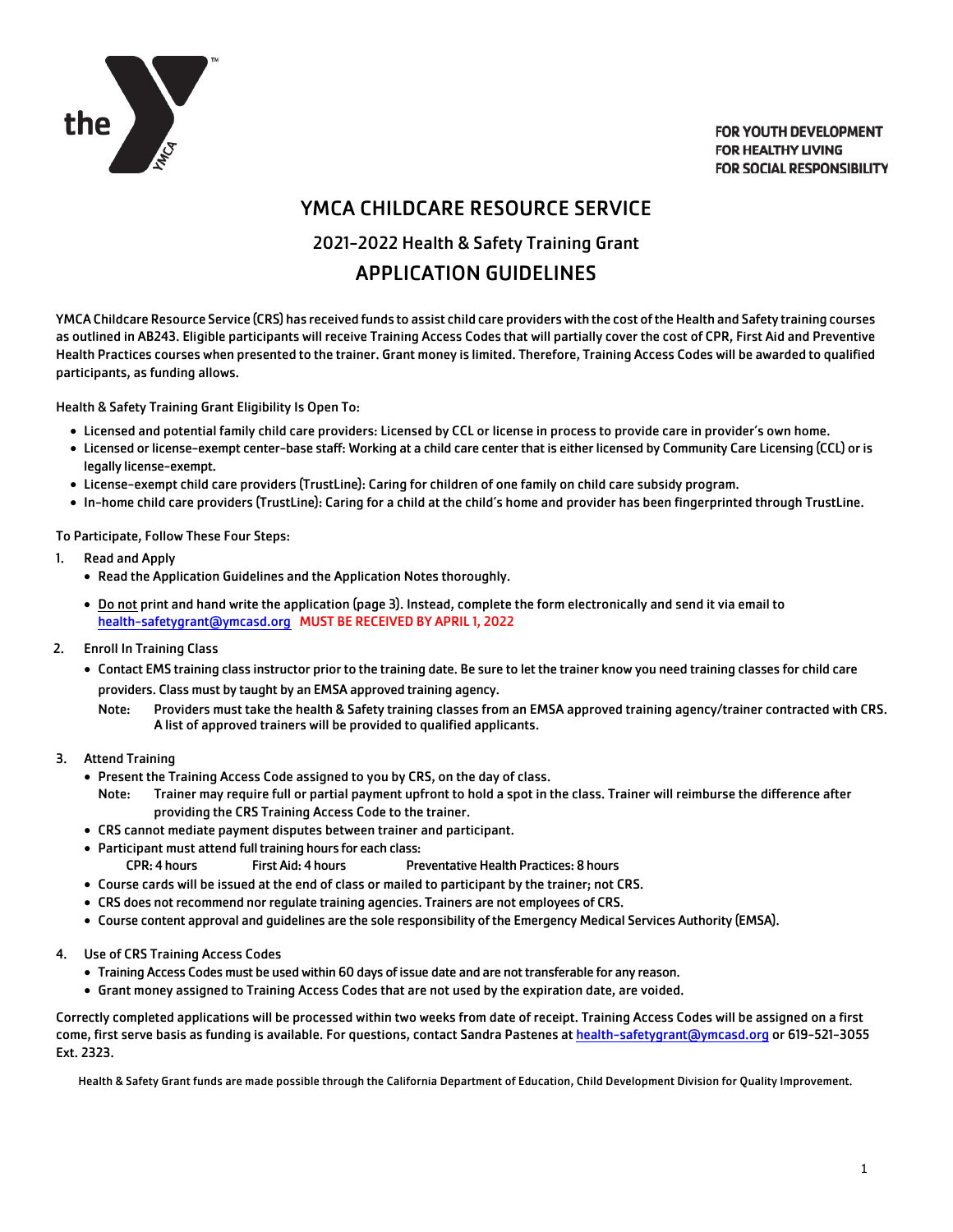

**FOR YOUTH DEVELOPMENT FOR HEALTHY LIVING FOR SOCIAL RESPONSIBILITY** 

# YMCA CHILDCARE RESOURCE SERVICE

### 2021-2022 Health & Safety Training Grant

# APPLICATION NOTES

The Health & Safety Training Grant includes reporting guidelines set up by the California Department of Education (CDE) that must be followed by agencies receiving grant money. The attached application (page 3) requests information that is required in our report to CDE at the end of the grant year. Due to funding terms, incomplete applications will not be processed and will be returned to the applicant.

The following notes will assist with completing the application accurately.

All Applicants Must Complete the Applicant's Contact Information:

- List applicant's full name; first and last name
- List home address, not the center or other work address. Work address will be required for center-based staff, in Section 2 of the application
- List the telephone number and email address
- Complete only one of the three sections that corresponds to the applicant: 1) Family Child Care, 2) Child Care Center, or 3) TrustLine Provider
- All applicants must sign and date the application
- 1. Licensed & Potential Family Child Care Provider: Complete Section 1
	- If license application is in process, check License Pending
	- If already licensed, check either Small (6-8 children) or Large (12-14 children) license capacity
	- My Position refers to applicant's position
	- Indicate the name and telephone number of the licensed or potential licensed provider

A maximum of four people per family child care home will be considered for Training Access Codes. This must include each licensee (up to 2), as per Community Care Licensing (CCL) requirements, and two assistants

- 2. Licensed or License-Exempt Child Care Center Staff: Complete Section 2
	- Check the box if the center, place of employment, is licensed by CCL or if it is legally license-exempt
	- List Employer/school name
	- List the actual work site address; not branch or school/center's administration address and the telephone number
	- My Position refers to applicant's position/title
	- List the center director/applicant's supervisor name and work email address
	- List only the actual number of classrooms currently in use and the number of center staff at the school/center

One director or teacher with CPR, First Aid and Preventive-Health Practices is required by Licensing to be on-site at all times. Some center administrators require all staff to have current CPR and First Aid cards, but this is not required by CCL. Training Access Codes are available to the director, assistant director, school site supervisor, and one teacher per classroom. Training Access Codes will not be issued to all staff employed at a center.

#### 3. TrustLine Provider: Complete Section 3

- If applicant cares for children in their own home and has completed the TrustLine process: Check In-home Provider and list name of nanny agency or parent's name and their contact information as the employer
- If applicant cares for children whose family is on a child care a subsidy program (applicant gets paid by Alternative Payment, CalWORKs): Check License-exempt Provider and list parent name and their contact information as the employer

While we would like to issue Training Access Codes to all applicants, the Health & Safety Grant has a specific amount of money to use for training. San Diego County has more than 1500 license and legally license-exempt centers and over 3400 licensed family child care providers. There are also numerous nanny agencies (TrustLine Inhome Providers) and license-exempt child care providers in our county. For this reason, YMCA Childcare Resource Service must restrict the number of applicants receiving Training Access Codes and will issue Training Access Codes only while funds are available.